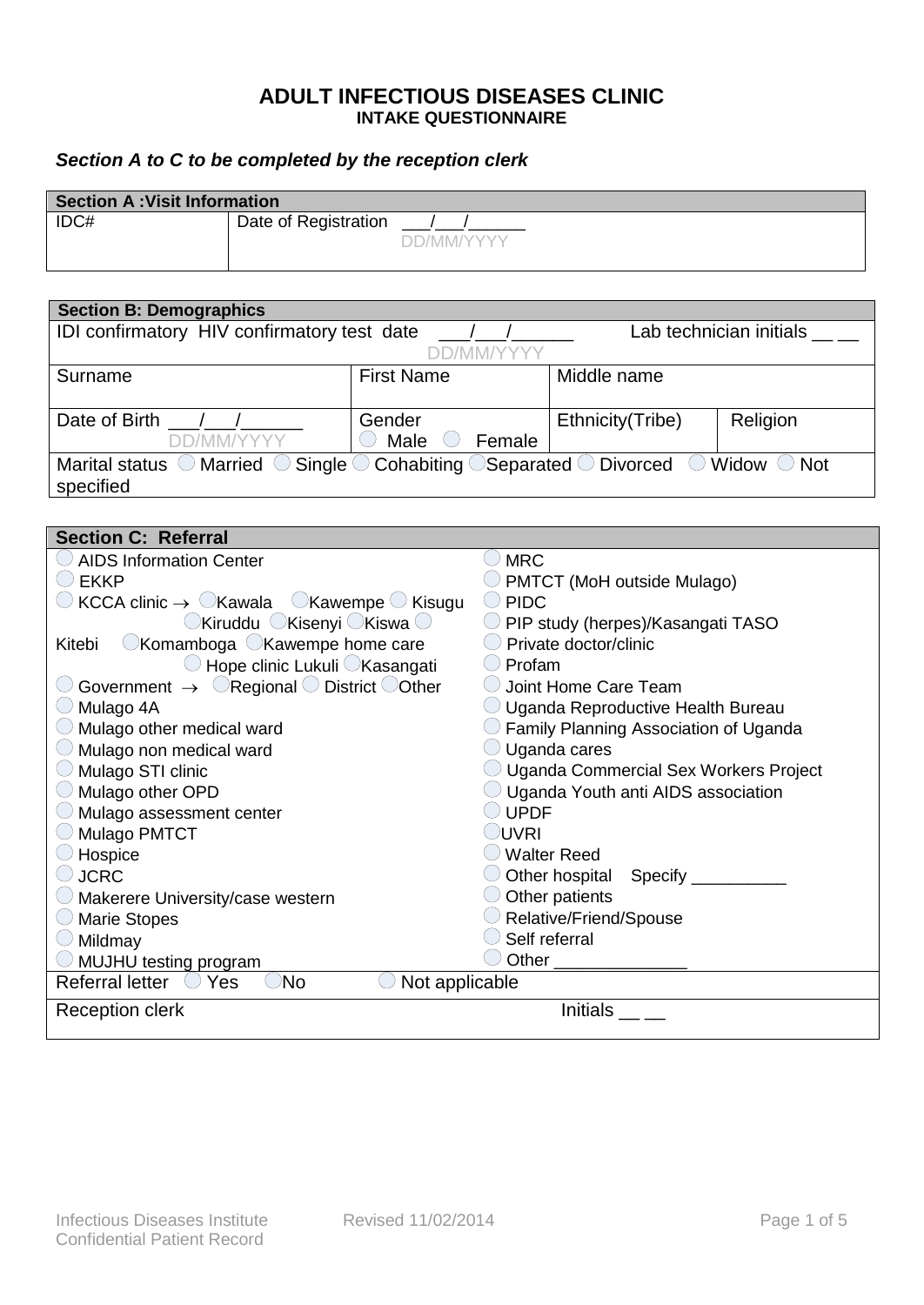## *Section D to be completed by the nurse*

|                                                                                                                                                                                                                                                     | Section D: Vital signs and medications |               |                  |                                                                                                                                                       |  |  |  |
|-----------------------------------------------------------------------------------------------------------------------------------------------------------------------------------------------------------------------------------------------------|----------------------------------------|---------------|------------------|-------------------------------------------------------------------------------------------------------------------------------------------------------|--|--|--|
| Weight                                                                                                                                                                                                                                              | Height                                 | Temp          | <b>BP</b>        | Karnofsky score                                                                                                                                       |  |  |  |
| (kg)                                                                                                                                                                                                                                                | (cm)                                   | $(^{\circ}C)$ | (mmHg)           | (% )                                                                                                                                                  |  |  |  |
|                                                                                                                                                                                                                                                     |                                        |               |                  |                                                                                                                                                       |  |  |  |
| <b>Section E: HIV diagnosis history</b>                                                                                                                                                                                                             |                                        |               |                  |                                                                                                                                                       |  |  |  |
| HIV test before IDI<br>$\bigcirc$ No                                                                                                                                                                                                                |                                        |               |                  |                                                                                                                                                       |  |  |  |
| $\bigcirc$ Not specified                                                                                                                                                                                                                            |                                        |               |                  | $\circlearrowright$ Yes Date first +ve test __/__/______ Result $\circlearrowright$ Positive $\circlearrowright$ Negative $\circlearrowright$ Unknown |  |  |  |
|                                                                                                                                                                                                                                                     |                                        | DD/MM/YYYY    |                  |                                                                                                                                                       |  |  |  |
| <b>Reason for testing</b><br>$\circlearrowright$ Feeling sick $\circlearrowright$ Routine testing $\circlearrowright$ PMTCT $\circlearrowright$ Partner diagnosed with HIV<br>$\bigcirc$ Test offered in OPT $\bigcirc$ Test offered while admitted |                                        |               |                  |                                                                                                                                                       |  |  |  |
| Ever taken ART                                                                                                                                                                                                                                      | Yes $\bigcirc$ No                      |               |                  |                                                                                                                                                       |  |  |  |
| Nurse's comments                                                                                                                                                                                                                                    |                                        |               |                  |                                                                                                                                                       |  |  |  |
|                                                                                                                                                                                                                                                     |                                        |               |                  |                                                                                                                                                       |  |  |  |
|                                                                                                                                                                                                                                                     |                                        |               |                  |                                                                                                                                                       |  |  |  |
| <b>Nurse</b>                                                                                                                                                                                                                                        |                                        |               | Nurse's Initials |                                                                                                                                                       |  |  |  |

## *Section E to J to be completed by the clinicians*

| <b>Section F ART History</b>   |                                      |           |                                                   |            |                    |
|--------------------------------|--------------------------------------|-----------|---------------------------------------------------|------------|--------------------|
| Single/dual regimens for PMTCT |                                      | <b>No</b> |                                                   |            |                    |
|                                | If triple ART for PMTVC, enter below |           | Yes □Neverapine □AZT □Drug unknown □Other Specify |            |                    |
| <b>HAART</b>                   | start date<br>dd/mm/yyyy             |           | end date<br>dd/mm/yyyy                            | ART-source | Reason for startin |
|                                |                                      |           |                                                   |            |                    |
|                                |                                      |           |                                                   |            |                    |
|                                |                                      |           |                                                   |            |                    |
|                                |                                      |           |                                                   |            |                    |
| Comments                       |                                      |           |                                                   |            |                    |
|                                |                                      |           |                                                   |            |                    |

| <b>Section G Immunology History</b> |  |  |  |  |  |  |  |
|-------------------------------------|--|--|--|--|--|--|--|
| <b>Date</b>                         |  |  |  |  |  |  |  |
| dd/mm/yyyy                          |  |  |  |  |  |  |  |
| CD4                                 |  |  |  |  |  |  |  |
|                                     |  |  |  |  |  |  |  |
| <b>VL</b>                           |  |  |  |  |  |  |  |
|                                     |  |  |  |  |  |  |  |
| Weight                              |  |  |  |  |  |  |  |
|                                     |  |  |  |  |  |  |  |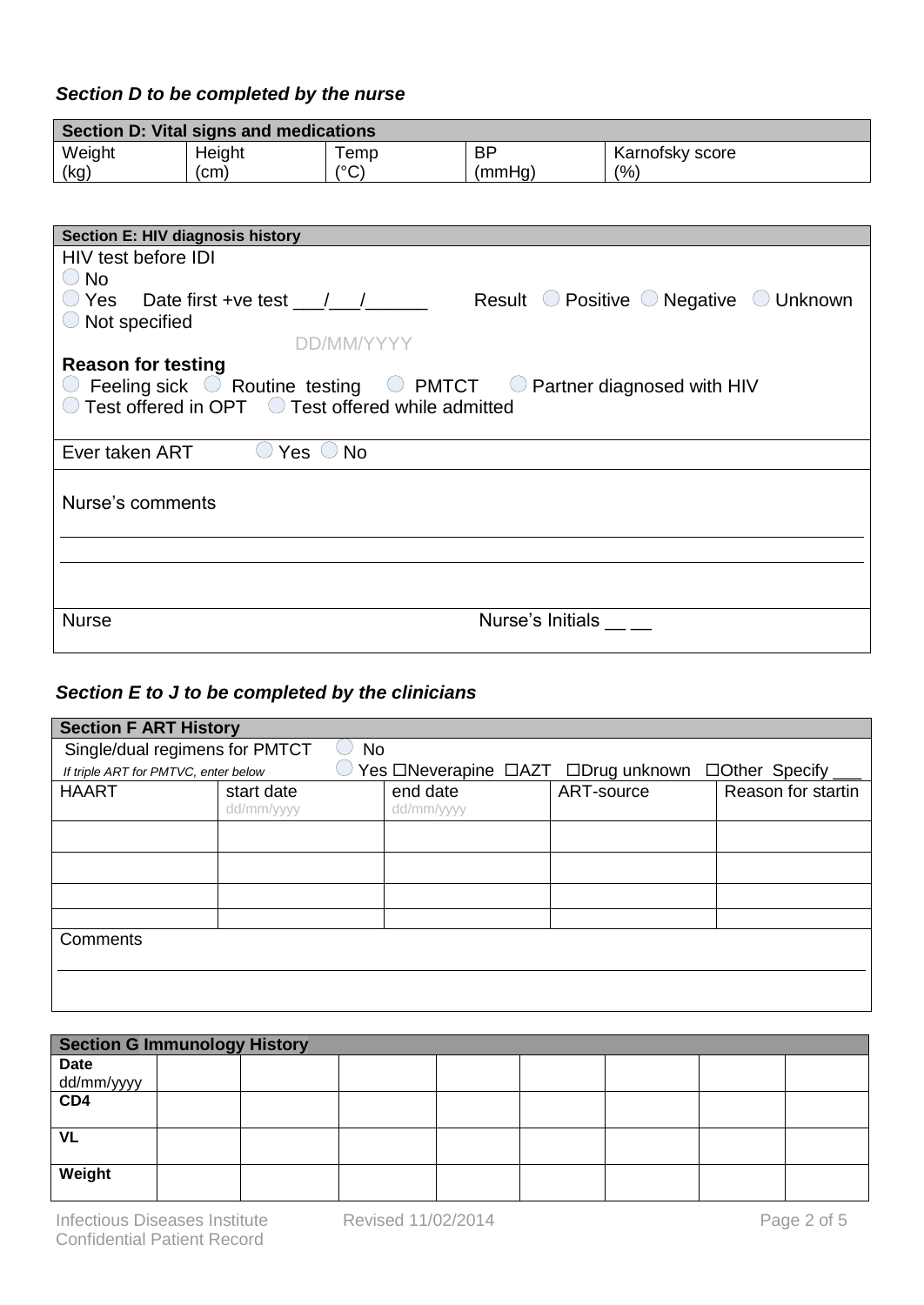| <b>Section H: Health history</b>                                                                                                                                                                                                                                                                                                                                                                                                                                                                                                                                                                                                                                |
|-----------------------------------------------------------------------------------------------------------------------------------------------------------------------------------------------------------------------------------------------------------------------------------------------------------------------------------------------------------------------------------------------------------------------------------------------------------------------------------------------------------------------------------------------------------------------------------------------------------------------------------------------------------------|
| <b>Current medications</b><br>$\Box$ Antidiabetes $\rightarrow$ O Insulin O Metformine OGlibenclamide<br>$\Box$ Aspirin<br>□ Codeine<br>$\bigcirc$ Other specify _________<br>$\Box$ Penicillin<br>$\Box$ Anti Hypertension $\rightarrow$ ONifedipine $\bigcirc$ Bendroflumethiazide<br>□ Cotrimoxazole<br>$\bigcirc$ Beta blockers $\bigcirc$ Other specify _______<br>□ Fluconazole<br>$\Box$ Chemotherapy<br>$\Box$ Asthma<br>$\Box$ Oral contraceptives $\rightarrow$ $\bigcirc$ Lofeminal pills $\bigcirc$ Microgynom pills<br>$\Box$ Other and $\Box$ Other<br>Other specify _________                                                                    |
| <b>Medical history</b><br>$\Box$ Diabetes<br>$\Box$ Hypertension<br>□ Cancer (non HIV related) Specfy __________________<br>□ CVA(stroke) □ DVT<br>□ Other cardiovascular condition Specfy ___________<br>$\Box$ Asthma $\Box$ Epilepsy<br>□Mental health illness<br>$\square$ Disability $\rightarrow$ $\square$ Blind $\square$ Deaf $\square$ Missing limb $\square$ Polio $\square$ Other specify ________<br>□ Other <u>_______________________________</u> _____<br><b>Social history</b><br>$\Box$ Tobacco $\rightarrow$ In the last month? $\bigcirc$ Yes $\bigcirc$ No<br>$\Box$ Alcohol $\rightarrow$ In the last month? $\bigcirc$ Yes $\bigcirc$ No |
| <b>History of hospitalization</b><br>□None □HIV related Specify OI______<br>$\Box$ Other medical condition<br>$\Box$ Surgical $\rightarrow$ $\Box$ Abdominal $\Box$ Thoracic<br>□Gynecological □Other Specify_______                                                                                                                                                                                                                                                                                                                                                                                                                                            |
| Section I: HIV related Health History                                                                                                                                                                                                                                                                                                                                                                                                                                                                                                                                                                                                                           |
| <b>General</b><br>$\Box$ Persistent generalized lymphadenopathy<br>$\Box$ Weight loss <10% of body weigh<br>$\Box$ Weight loss >10% of body weigh<br>$\Box$ Prolonged fever > 1 month<br>$\Box$ Extra-pulmonary tuberculosis<br>□ HIV Wasting Syndrome<br>$\Box$ Severe bacterial infection (i.e pyomyositis)<br>$\Box$ Cryptococcosis- extra pulmonary (including cryptococcal meningitis)<br>$\Box$ Lymphoma                                                                                                                                                                                                                                                  |
| <b>Skin</b><br>$\Box$ Herpes Zoster mucocutaneous<br>$\Box$ Manifestations (i.e. fungal, prurigo, dermatitis, stomatitis)<br>□ Kaposi Sarcoma<br>$\Box$ Herpes simplex                                                                                                                                                                                                                                                                                                                                                                                                                                                                                          |
| <b>Eyes</b><br>$\Box$ Ophthalmic Zoster                                                                                                                                                                                                                                                                                                                                                                                                                                                                                                                                                                                                                         |
| <b>Mouth</b><br>$\Box$ Recurrent oral ulcerations                                                                                                                                                                                                                                                                                                                                                                                                                                                                                                                                                                                                               |

**Pulmonary**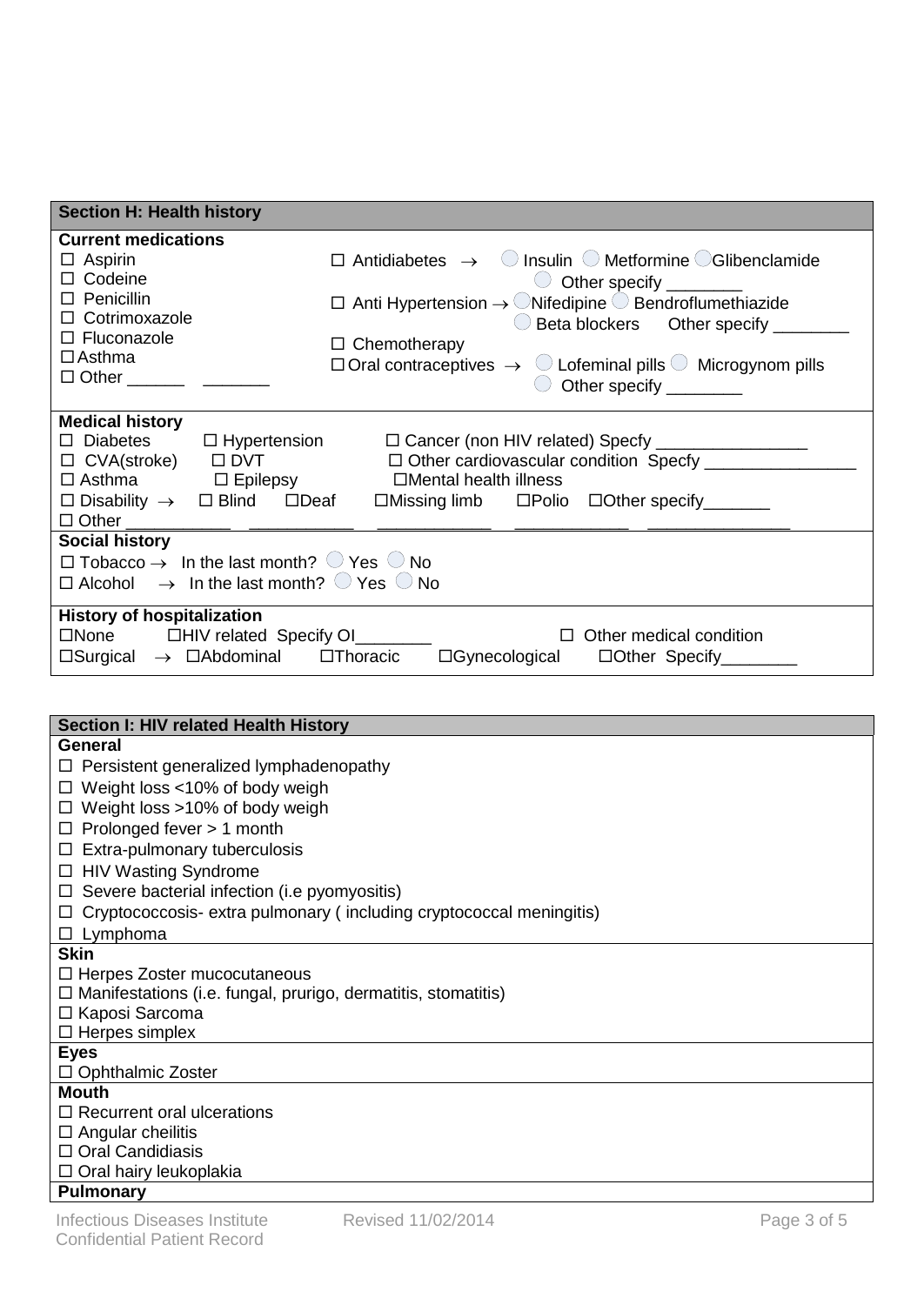| $\Box$ Recurrent URTI                              |
|----------------------------------------------------|
| $\Box$ Pulmonary Tuberculosis                      |
| $\Box$ Pneumonia                                   |
| $\Box$ Candidiasis of the esophagus                |
| $\Box$ Candidiasis of the trachea                  |
| $\Box$ Candidiasis of the lungs                    |
| GI                                                 |
| $\Box$ Chronic diarrhea $\Box$ (>1 Month)          |
| $\Box$ Salmonella septicemia non typhoidal         |
| $\Box$ Cryptosporidiosis with diarrhea (> 1 month) |
| GU                                                 |
| $\Box$ Genital ulcers                              |
| $\Box$ Genital warts                               |
| $\Box$ Vaginal candidiasis                         |
| $\Box$ Syphilis                                    |
| Neurological                                       |
| $\Box$ Toxoplasmosis of the Brain                  |
| $\Box$ Cryptococcus meningitis                     |
| $\Box$ Seizures                                    |
| $\Box$ Memory loss                                 |
| □ Doronorogio                                      |

- $\square$  Paraparesis
- $\square$  Hemiparesis

| <b>Section J: Clinical Exam</b> |               |                    |                                                                                                                                         |                                                                                                        |  |  |
|---------------------------------|---------------|--------------------|-----------------------------------------------------------------------------------------------------------------------------------------|--------------------------------------------------------------------------------------------------------|--|--|
| <b>System</b>                   | <b>Normal</b> | <b>Not</b><br>done | <b>Clinical Condition(s)</b>                                                                                                            |                                                                                                        |  |  |
| General                         | ◯             | $\bigcap$          | <b>Nodes</b><br>$\Box$ supraclavicular $\Box$ axillae<br>$\Box$ epitrochlear $\Box$ inguinal                                            | $\square$ edema<br>$\Box$ pallor<br>$\square$ jaundice<br>$\square$ wasting<br>$\Box$ other            |  |  |
| <b>Skin</b>                     |               | $\bigcap$          | $\Box$ herpes zoster<br>$\square$ seborrhea<br>$\Box$<br>abscess<br>$\Box$<br>rash<br>$\Box$<br>prurigo<br>$\Box$ molluscum contagiosum | □ Kaposi's Sarcoma<br>$\Box$ acne<br>$\Box$ folliculitis<br>$\square$ psoriasis<br>$\Box$ cellulitis   |  |  |
| <b>Eyes</b>                     |               | ⌒                  | $\Box$ conjunctivitis<br>$\Box$<br>blindness                                                                                            | $\Box$ retinitis                                                                                       |  |  |
| <b>Mouth</b>                    |               | ⌒                  | oral candidiasis<br>$\Box$<br><b>KS</b> lesions<br>$\Box$                                                                               | $\Box$ oral hairy leukoplakia<br>□ other _______________________                                       |  |  |
| Ears/Sinuse<br>s                |               | $(\ )$             | otitis externa<br>$\Box$<br>otitis media<br>$\Box$<br>loss of hearing<br>$\Box$<br>discharge<br>П                                       | $\Box$ sinus tenderness<br>$\square$ mastoid tenderness<br>$\Box$ parotiditis<br>$\Box$ other          |  |  |
| <b>Cardiovasc</b><br>ular       |               | ◯                  | cardiomegaly<br>$\Box$<br>rub<br>$\Box$<br>П<br>murmur                                                                                  | $\square$ abnormal pulse<br>$\Box$ deep vein thrombosis<br>$\Box \quad \text{other } \_\_\_\_\_\_\_ \$ |  |  |
| <b>Pulmonary</b>                |               |                    | $\Box$ tachypnea<br>wheezes<br>$\Box$<br>$\Box$<br>crackles                                                                             | $\Box$ dullness<br>$\Box$ tracheal deviation                                                           |  |  |
| GI                              | $(\ )$        | $\bigcirc$         | $\square$ enlarged liver<br>$\Box$<br>enlarged spleen<br>$\Box$<br>ascites                                                              | $\Box$ rebound<br>$\Box$ abdominal tenderness<br>$\square$ guarding                                    |  |  |
| GU<br>Penis/vulva               | $\bigcap$     | $\bigcirc$         | $\square$ genital warts<br>$\square$ herpes lesions                                                                                     | $\square$ syphilitic chancre<br>$\Box$ urethral discharge                                              |  |  |